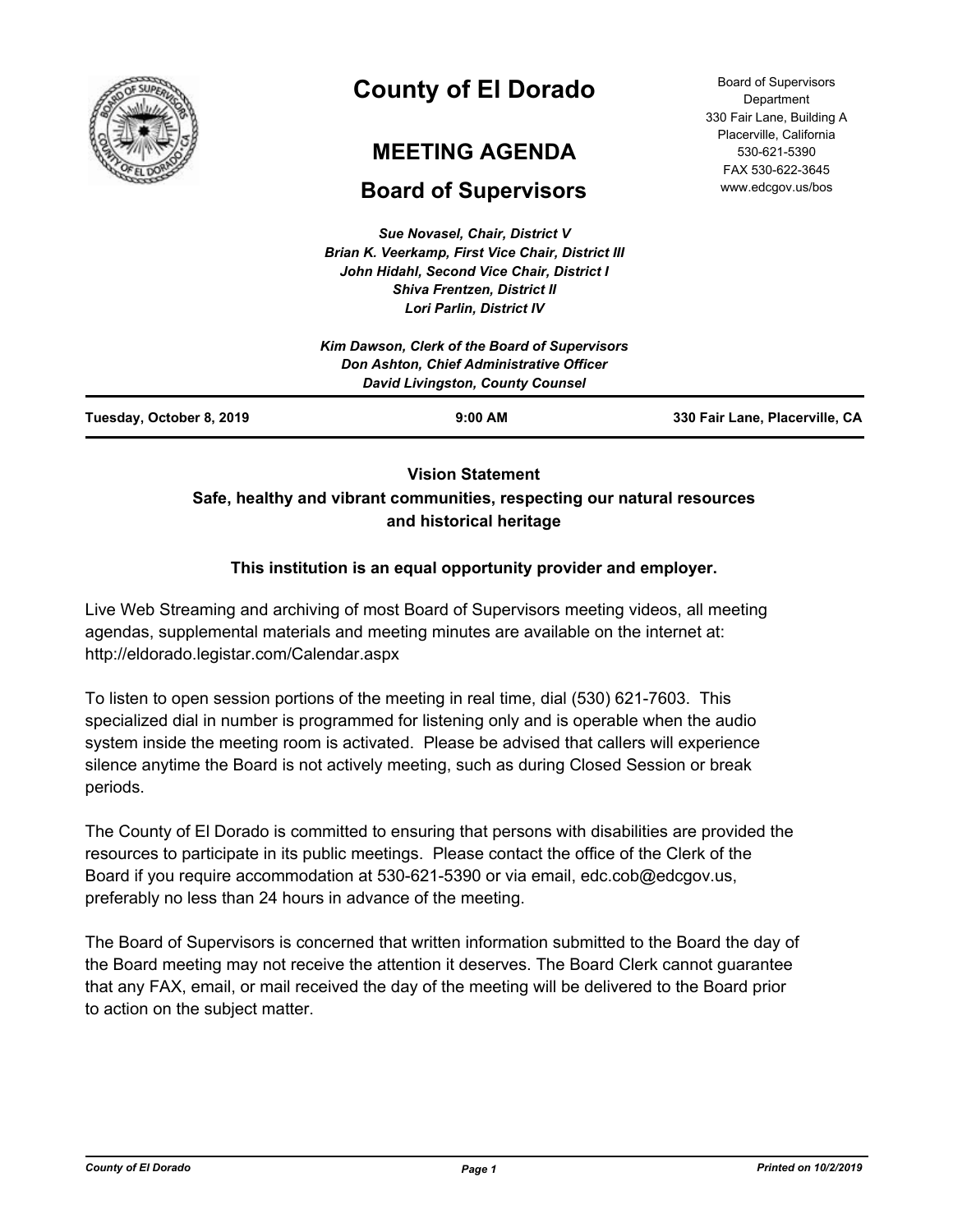The Board meets simultaneously as the Board of Supervisors and the Board of Directors of the Air Quality Management District, In-Home Supportive Services, Public Housing Authority, Redevelopment Agency and other Special Districts.

For Purposes of the Brown Act § 54954.2 (a), the numbered items on this Agenda give a brief description of each item of business to be transacted or discussed. Recommendations of the staff, as shown, do not prevent the Board from taking other action.

Materials related to an item on this Agenda submitted to the Board of Supervisors after distribution of the agenda packet are available for inspection during normal business hours in the public viewing packet located in Building A, 330 Fair Lane, Placerville or in the Board Clerk's Office located at the same address. Such documents are also available on the Board of Supervisors' Meeting Agenda webpage subject to staff's ability to post the documents before the meeting.

### **PROTOCOLS FOR PUBLIC COMMENT**

Public comment will be received at designated periods as called by the Board Chair.

Public comment on items scheduled for Closed Session will be received before the Board recesses to Closed Session.

Except with the consent of the Board, individuals shall be allowed to speak to an item only once.

On December 5, 2017, the Board adopted the following protocol relative to public comment periods. The Board adopted minor revisions to the protocol on February 26, 2019, incorporated herein:

Time for public input will be provided at every Board of Supervisors meeting. Individuals will have three minutes to address the Board. Individuals authorized by organizations will have three minutes to present organizational positions and perspectives and may request additional time, up to five minutes. At the discretion of the Board, time to speak by any individual may be extended.

Public comment on certain agenda items designated and approved by the Board may be treated differently with specific time limits per speaker or a limit on the total amount of time designated for public comment. It is the intent of the Board that quasi-judicial matters have additional flexibility depending upon the nature of the issue. It is the practice of the Board to allocate 20 minutes for public comment during Open Forum and for each agenda item to be discussed. (Note: Unless designated on the agenda, there is no Open Forum period during Special Meetings.)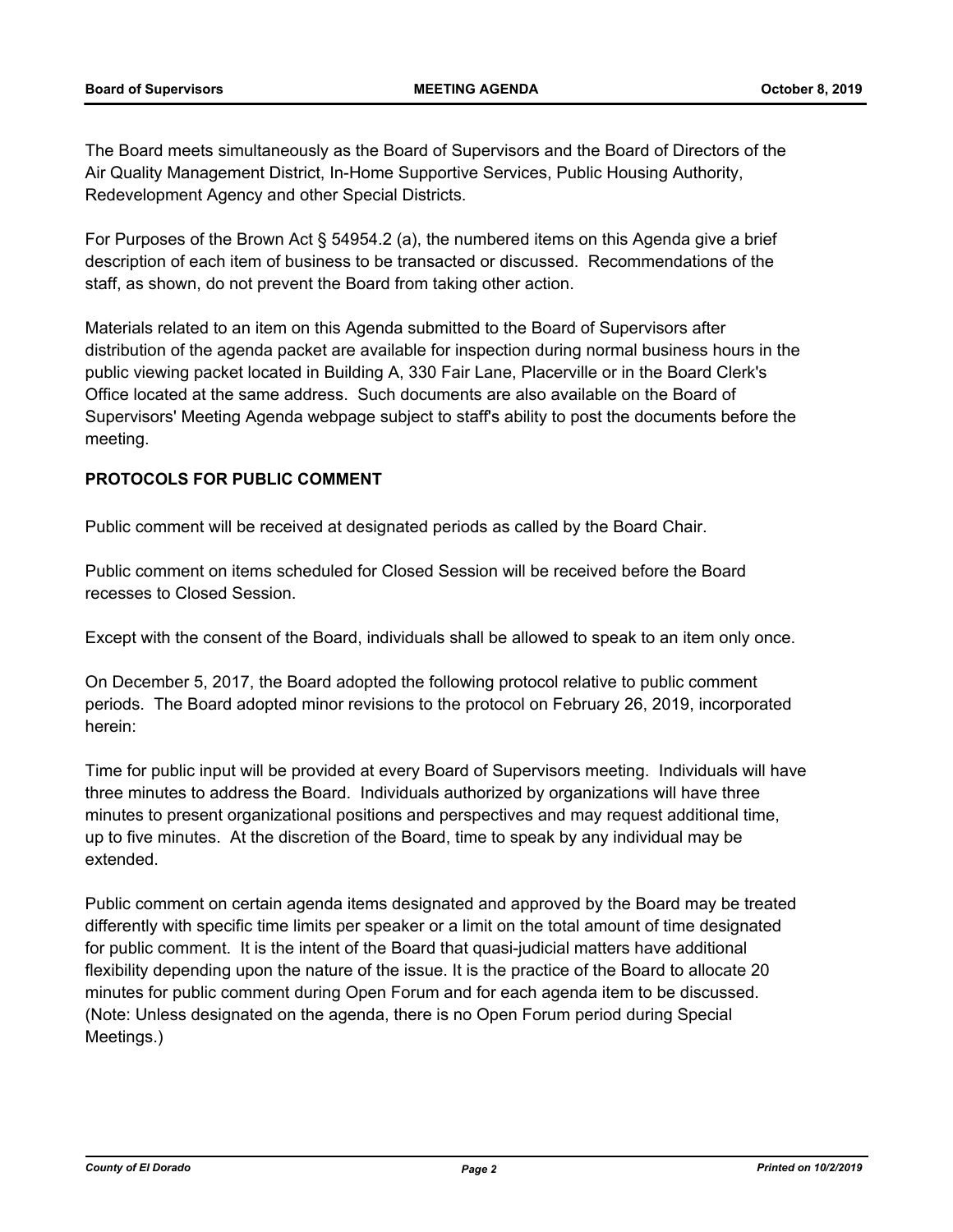Individual Board members may ask clarifying questions but will not engage in substantive dialogue with persons providing input to the Board.

If a person providing input to the Board creates a disruption by refusing to follow Board guidelines, the Chair of the Board may take the following actions:

Step 1. Request the person adhere to Board guidelines. If the person refuses, the Chair may turn off the speaker's microphone.

Step 2. If the disruption continues, the Chair may order a recess of the Board meeting.

Step 3. If the disruption continues, the Chair may order the removal of the person from the Board meeting.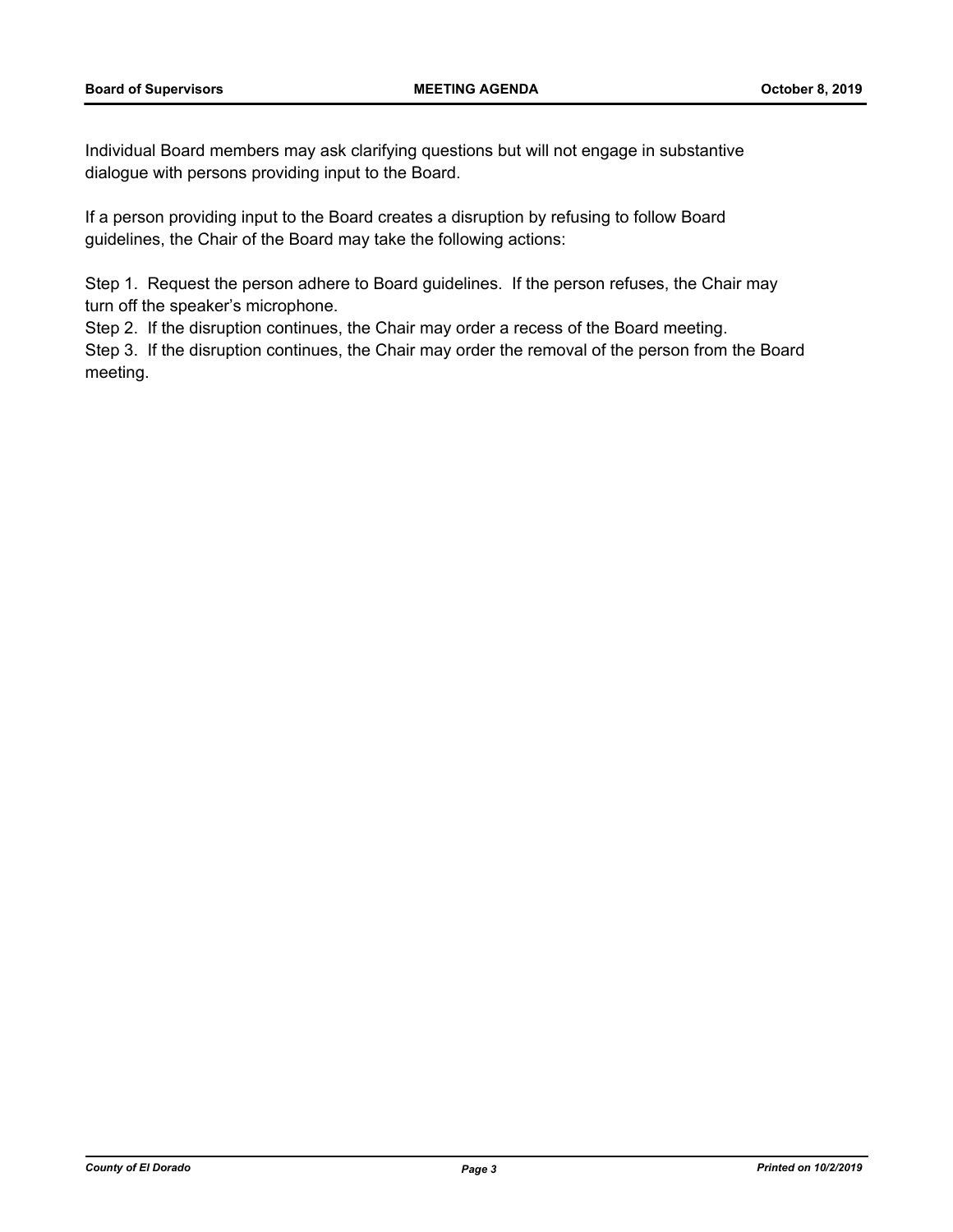### **9:00 A.M. - CALL TO ORDER**

#### **INVOCATION AND PLEDGE OF ALLEGIANCE TO THE FLAG**

#### **ADOPTION OF THE AGENDA AND APPROVAL OF CONSENT CALENDAR**

The Board may make any necessary additions, deletions or corrections to the agenda including moving items to or from the Consent Calendar and adopt the agenda and the Consent Calendar with one single vote. A Board member may request an item be removed from the Consent Calendar for discussion and separate Board action. At the appropriate time as called by the Board Chair, members of the public may make a comment on matters on the Consent Calendar prior to Board action.

#### **OPEN FORUM**

Open Forum is an opportunity for members of the public to address the Board of Supervisors on subject matter that is not on their meeting agenda and within their jurisdiction. Public comments during Open Forum are limited to three minutes per person. Individuals authorized by organizations will have three minutes to present organizational positions and perspectives and may request additional time, up to five minutes. The total amount of time reserved for Open Forum is 20 Minutes.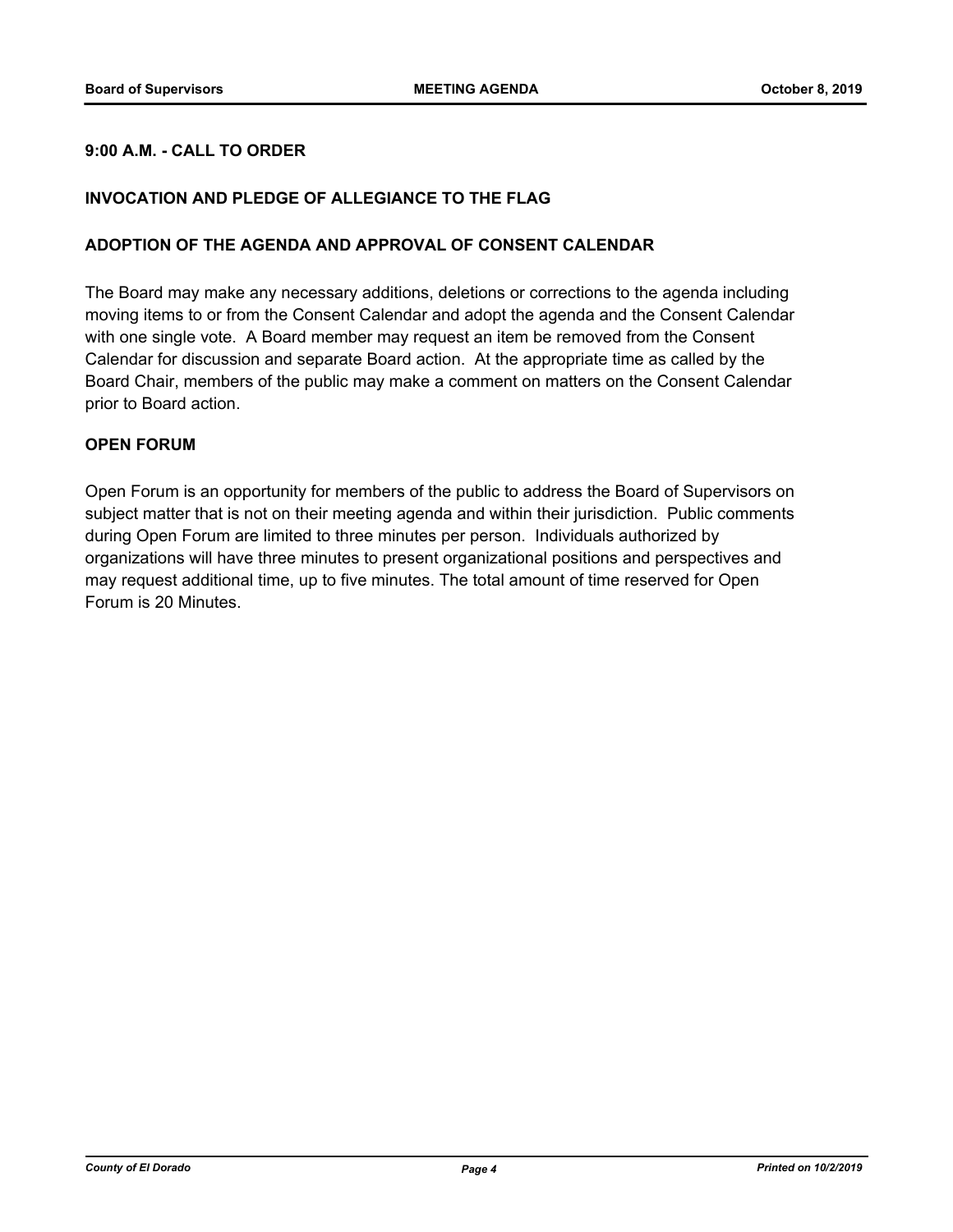#### **CONSENT CALENDAR**

**1.** [19-1457](http://eldorado.legistar.com/gateway.aspx?m=l&id=/matter.aspx?key=26778) Clerk of the Board recommending the Board approve the Minutes from the regular meeting of September 24, 2019.

#### **GENERAL GOVERNMENT - CONSENT ITEMS**

- **2.** [16-0305](http://eldorado.legistar.com/gateway.aspx?m=l&id=/matter.aspx?key=20961) Chief Administrative Office recommending the Board find that a state of emergency continues to exist in El Dorado County as a result of unprecedented tree mortality due to drought conditions and related bark beetle infestations. (Cont. 9/24/19, Item 2)
- **3.** [19-1359](http://eldorado.legistar.com/gateway.aspx?m=l&id=/matter.aspx?key=26680) Chief Administrative Office recommending the Board reaffirm its prior direction on the use of funding from the Secure Rural Schools and Community Self Determination Act (also known as Title III funds).

#### **FUNDING:** Federal Funding.

**4.** [19-1475](http://eldorado.legistar.com/gateway.aspx?m=l&id=/matter.aspx?key=26796) Chief Administrative Office recommending the Board: 1) Adopt and authorize the Chair to sign Resolution **167-2019** approving proposed revisions to the California Home Finance Authority Joint Powers Authority Agreement; and 2) Authorize the Chair to sign the California Home Finance Authority Joint Powers Authority Agreement.

**FUNDING:** N/A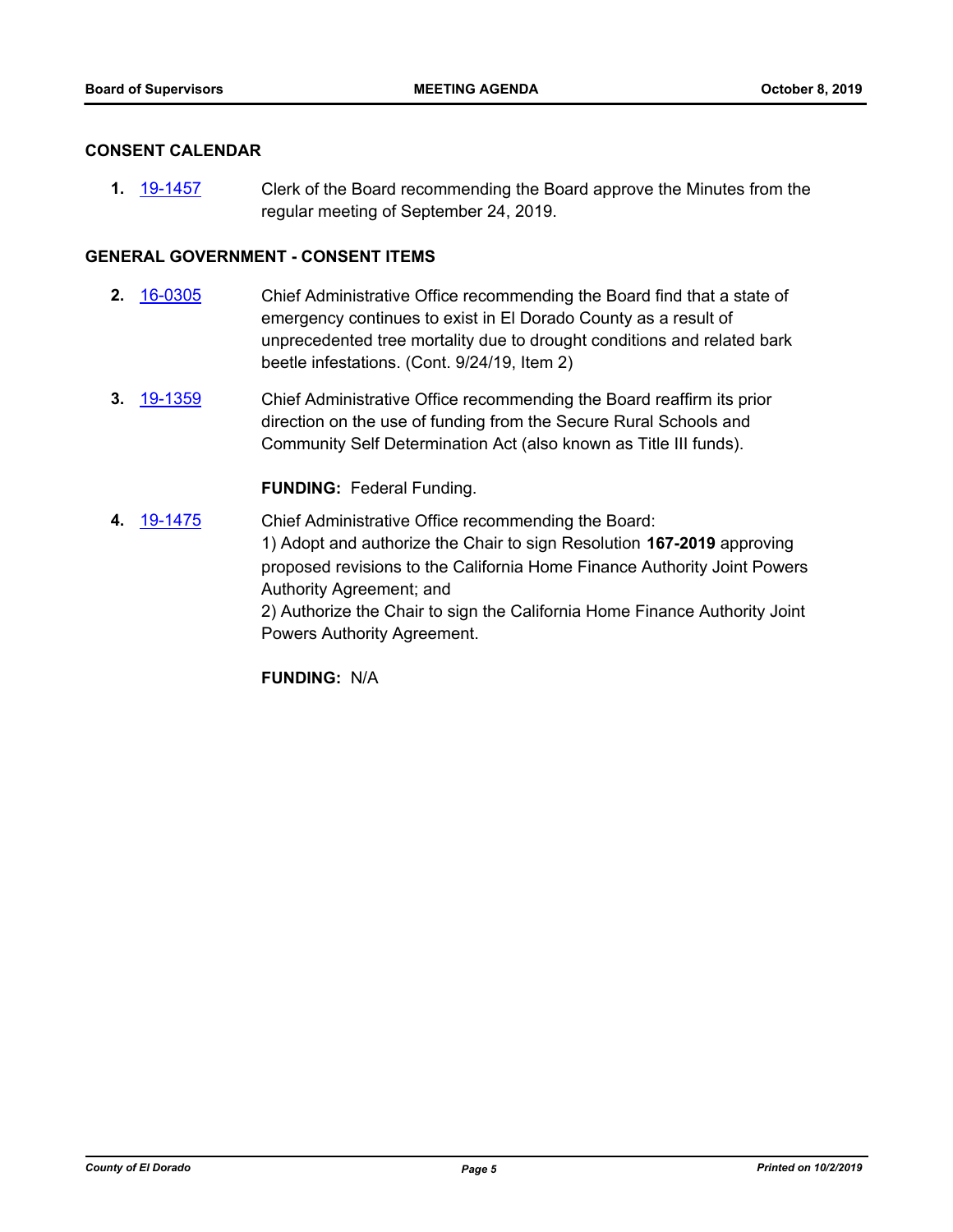**5.** [19-1308](http://eldorado.legistar.com/gateway.aspx?m=l&id=/matter.aspx?key=26630) Chief Administrative Office, Facilities Division, recommending the Board: 1) Make findings that it is more economical and feasible to contract out in accordance with Chapter 3.13, Section 3.13.030 of the County Contracting Out Ordinance to contract out for janitorial services for a facility outside the main government center locations;

> 2) Authorize the Purchasing Agent to sign Agreement for Services 4292 with Pro-Line Cleaning Services, Inc., to provide janitorial services for the Public Safety Facility with a term of three years and a not-to-exceed amount of \$297,860;

3) Authorize the Purchasing Agent, or designee, to execute further documents relating to Agreement for Services 4292, including amendments which do not increase the maximum dollar amount or term of the Agreement, and contingent upon approval by County Counsel and Risk Management; and

4) Approve the attached budget transfer decreasing appropriations in the Sheriff's budget and increasing appropriations in Facilities in the amount of \$75,000 in Fiscal Year 201920-20 for costs related to the monthly custodial and potential as-needed custodial services. (4/5 vote required)

### **FUNDING:** General Fund.

**6.** [19-1495](http://eldorado.legistar.com/gateway.aspx?m=l&id=/matter.aspx?key=26817) Chief Administrative Office recommending the Board authorize payment in the amount of \$10,500 to allow the Director of Human Resources to attend the 2020/2021 session of the American Leadership Forum.

#### **FUNDING:** General Fund.

**7.** [19-1434](http://eldorado.legistar.com/gateway.aspx?m=l&id=/matter.aspx?key=26755) Elections Department recommending the Board approve and authorize the Purchasing Agent to execute Agreement 4236 with Tenex Software Solutions, Inc., effective upon execution for a four year term, with a maximum obligation of \$40,000 (\$10,000 per year), for annual software license fees for the Department's asset and inventory management system.

**FUNDING:** Help America Vote Act Funds grant funds.

**8.** [19-1440](http://eldorado.legistar.com/gateway.aspx?m=l&id=/matter.aspx?key=26761) Human Resources Department recommending the Board: 1) Adopt the revised Department of Transportation department-specific Maintenance Superintendent class specification (Title Change from Highway Superintendent); and 2) Adopt the revised Department of Transportation department-specific Deputy Director of Maintenance and Operations class specification; and 3) Adopt and authorize the Chair to sign Resolution **165-2019** to approve the abovementioned title change.

#### **FUNDING:** N/A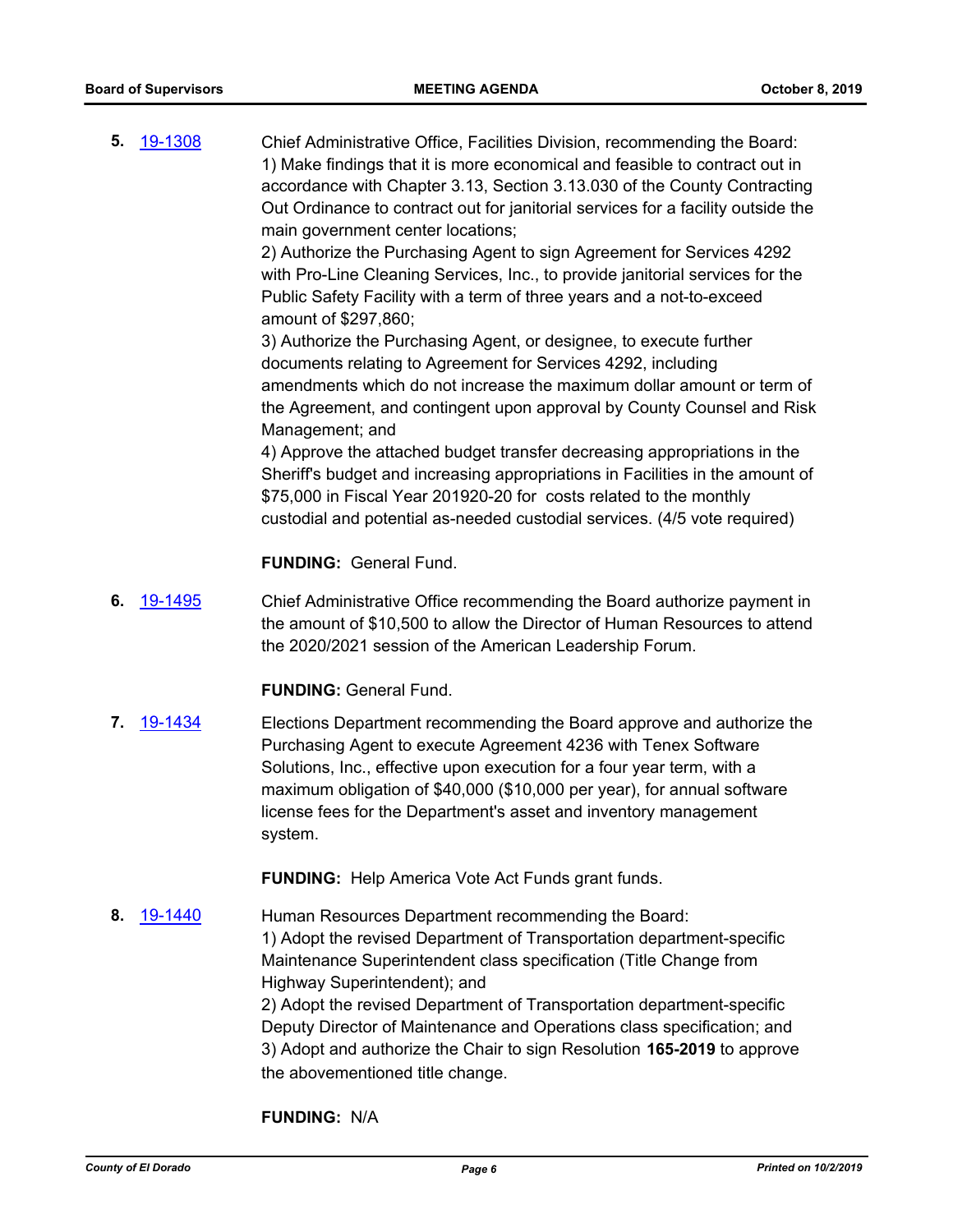**9.** [19-1452](http://eldorado.legistar.com/gateway.aspx?m=l&id=/matter.aspx?key=26773) Human Resources Department recommending the Board adopt and authorize the Chair to sign Resolution **168-2019** to approve, due to an upward reclassification, the deletion of 1.0 FTE Administrative Assistant I/II position and the addition of 1.0 FTE Administrative Technician position in the Elections Department, where the competitive recruitment and selection process is being waived by the Director of Human Resources at the request of the appointing authority in accordance with Personnel Rule 507.1.1.

**FUNDING:** Help America Vote Act Grant and General Fund.

**10.** [19-1379](http://eldorado.legistar.com/gateway.aspx?m=l&id=/matter.aspx?key=26700) Information Technologies recommending the Board: 1) Approve continuation of the perpetual hardware maintenance and software license/support agreements for the dates and approximate annual payment amounts indicated in attachment A; 2) Authorize all actions necessary for the continuation of the perpetual agreements including extension of the software maintenance as required by the agreements; and 3) Authorize the Purchasing Agent to encumber funds for the Fiscal Year 2019-2020 and Fiscal Year 2020-2021 hardware and software maintenance payments required for each perpetual agreement.

> **FUNDING:** General Fund, with cost recovery in future years through the A-87 Cost Plan.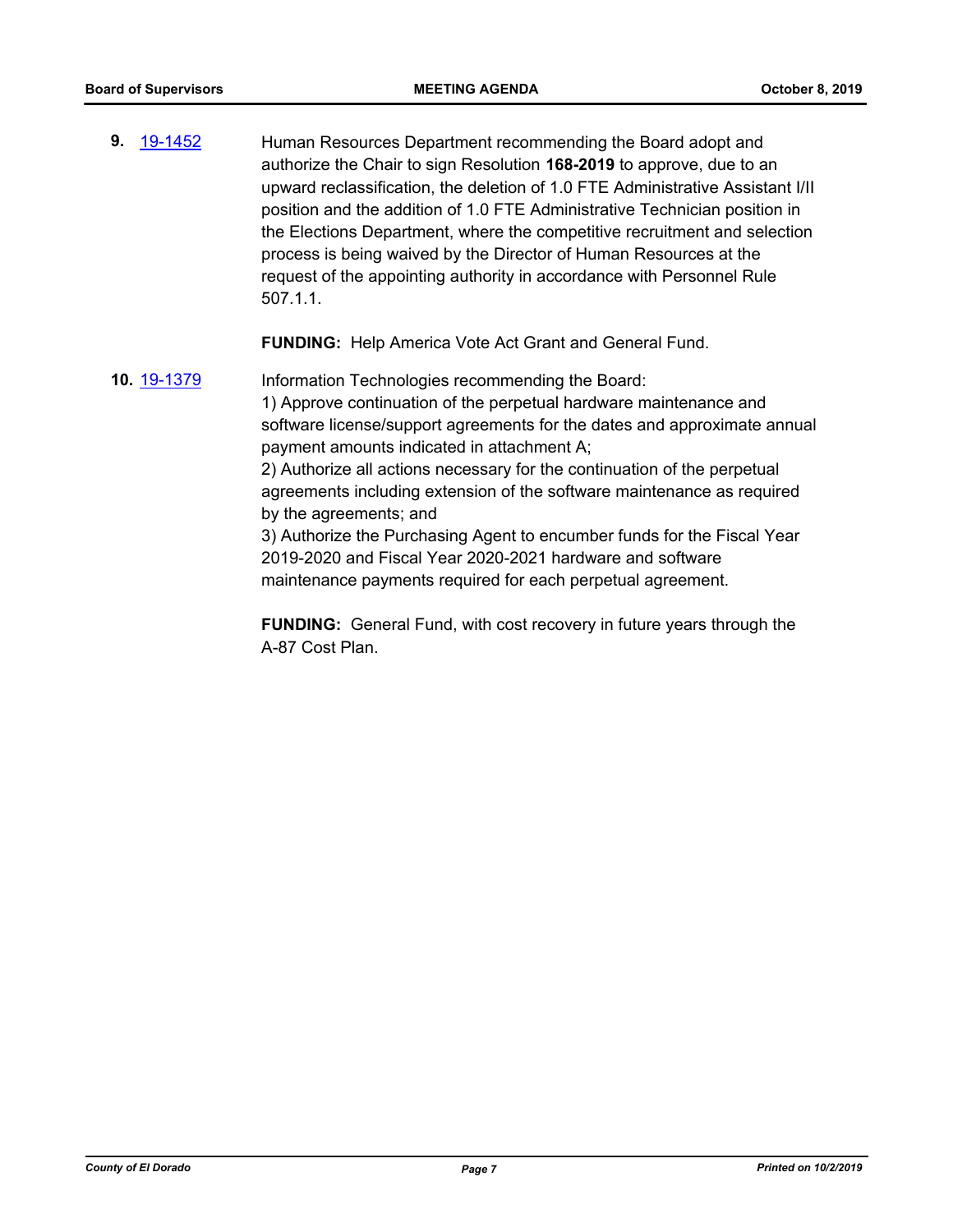#### **HEALTH AND HUMAN SERVICES - CONSENT ITEMS**

Management.

**11.** [19-1165](http://eldorado.legistar.com/gateway.aspx?m=l&id=/matter.aspx?key=26488) Health and Human Services Agency recommending the Board: 1) Approve and authorize the Chair to sign Amendment I to Agreement for Services 2881 with Henning Mehrens, M.D., doing business as (dba) Tahoe Urgent Care Medical Clinic, Inc., for the provision of substance abuse testing, with no change in the term of July 1, 2018 through June 30, 2021, and increasing the maximum obligation by \$114,225 for a new total obligation of \$180,000; 2) Make findings in accordance with County Ordinance 3.13.030 that it is more economical and feasible to contract with Tahoe Urgent Care Medical Clinic, Inc., for services provided under this Agreement 2881 because the County has neither the staff nor facilities to perform said services; and 3) Authorize the Purchasing Agent, or designee, to execute further documents relating to Agreement for Services 2881, including amendments which do not increase the maximum dollar amount or term of the Agreement, and contingent upon approval by County Counsel and Risk

> **FUNDING:** Federal and Realignment Funding: 30% Federal, and 70% 2011 State Realignment.

**12.** [19-1201](http://eldorado.legistar.com/gateway.aspx?m=l&id=/matter.aspx?key=26524) Health and Human Services Agency recommending the Board: 1) Approve and authorize the Chair to sign Agreement for Services 4121 with Wellspace Health, for the provision of inpatient detoxification, residential alcohol and drug treatment services, counseling services, and substance abuse testing on an "as requested" basis for clients referred by the County of El Dorado Health and Human Services Agency, in the amount of \$325,000, for the term of November 1, 2019 through June 30, 2021;

> 2) Make findings in accordance with County Ordinance 3.13.030 that it is more economical and feasible to contract with Wellspace Health for services provided under this Agreement 4121 because the County has neither the staff nor facilities to provide 24x7 residential treatment and detoxification services; and

3) Authorize the Purchasing Agent, or designee, to execute further documents relating to Agreement for Services 4121, including amendments which do not increase the maximum dollar amount or term of the Agreement, and contingent upon approval by County Counsel and Risk Management.

**FUNDING:** AB109 and MHSA.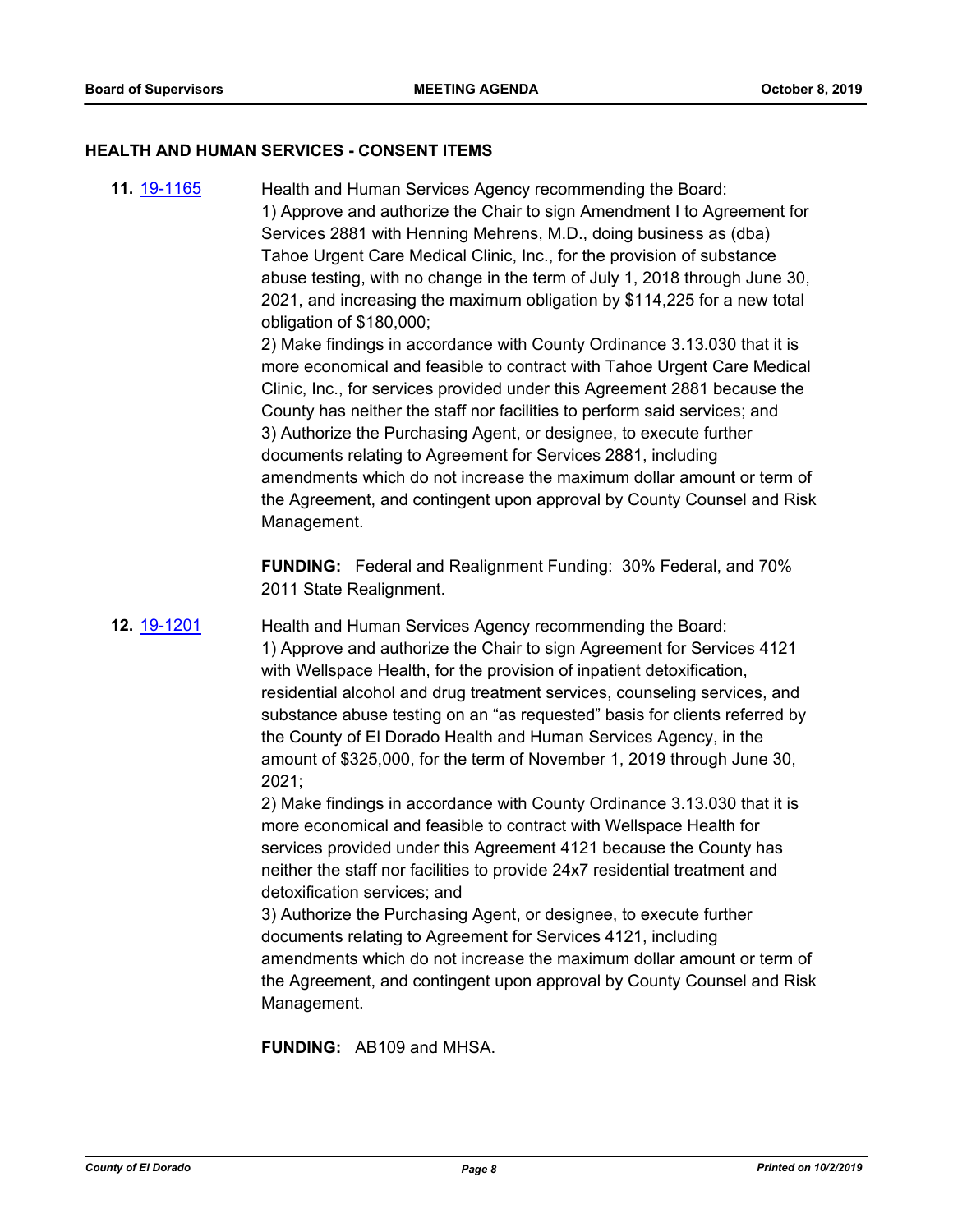**13.** [19-1248](http://eldorado.legistar.com/gateway.aspx?m=l&id=/matter.aspx?key=26570) Health and Human Services Agency (HHSA) recommending the Board: 1) Discharge the HHSA Director from further accountability to collect the debts identified on the attached Discharge of Accountability Report in the amount of \$2,225,536 pursuant to Government Code Sections 25257 through 25259, for the period 2007 through 2018; and 2) Direct the County Auditor-Controller to adjust the charge of \$2,225,536 against the HHSA Director on behalf of the Health and Human Services Agency.

#### **FUNDING:** N/A

**14.** [19-1281](http://eldorado.legistar.com/gateway.aspx?m=l&id=/matter.aspx?key=26603) Health and Human Services Agency recommending the Board: 1) Approve and authorize the Chair to sign Amendment I to Agreement for Services 2088 with Infant Parent Center, for the provision of clinical services, outreach, linkage to other services, and stigma and discrimination reduction in support of Children age 0-5 and their families, with no change in the term of March 1, 2018 through June 30, 2020, and increasing the maximum obligation by \$50,000 for a new total obligation of \$625,000;

> 2) Make findings in accordance with County Ordinance 3.13.030 that it is more economical and feasible to contract with Infant Parent Center for services provided under this Agreement 2088 because the County has neither the qualified staff nor facilities to perform said services; and 3) Authorize the Purchasing Agent, or designee, to execute further documents relating to Agreement for Services 2088, including amendments which do not increase the maximum dollar amount or term of the Agreement, and contingent upon approval by County Counsel and Risk Management.

**FUNDING:** 100% State Funding: Mental Health Services Act.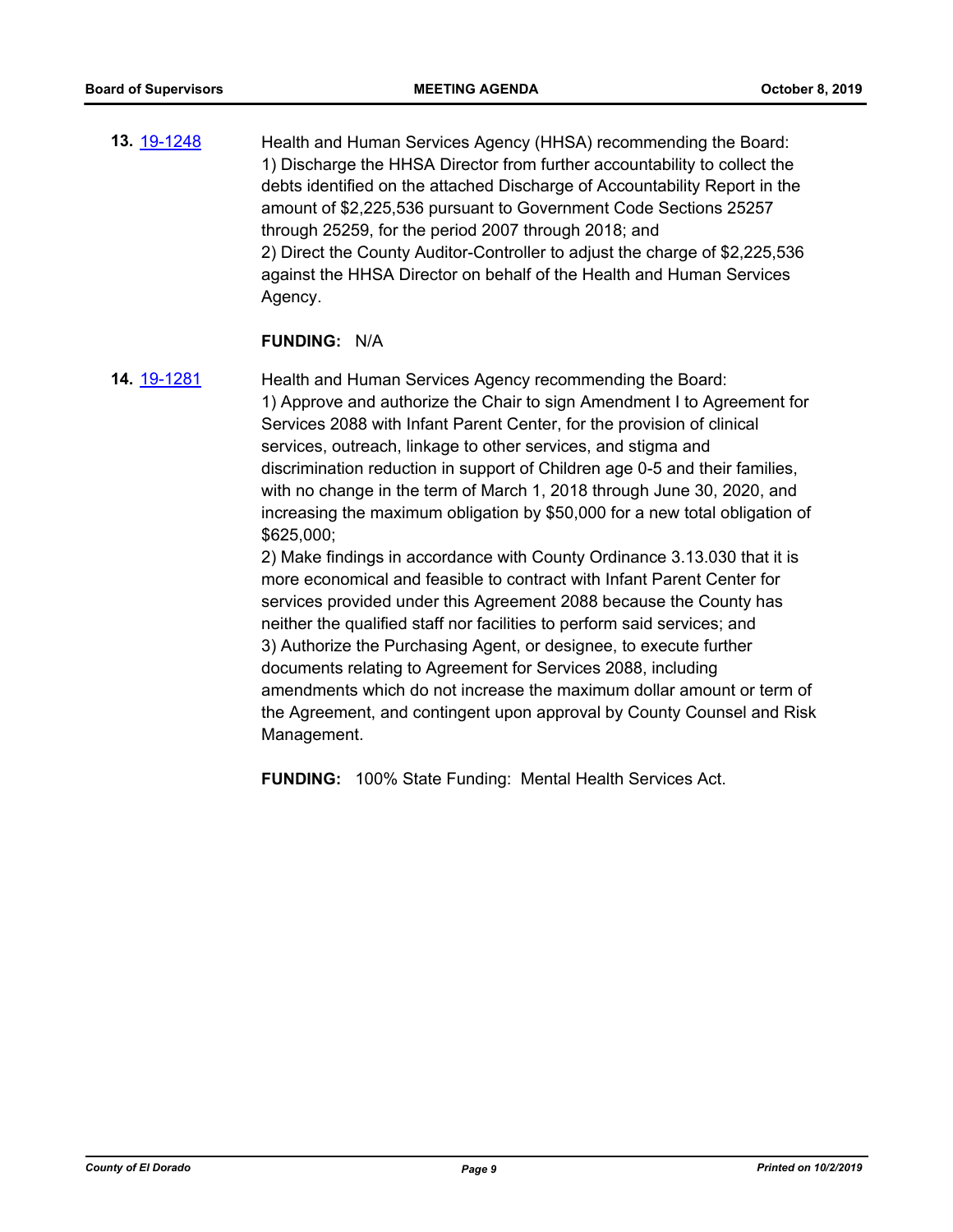**15.** [19-1316](http://eldorado.legistar.com/gateway.aspx?m=l&id=/matter.aspx?key=26638) Health and Human Services Agency recommending the Board: 1) Approve and authorize the Chair to sign Funding Agreement 4212 with Tahoe Coalition for the Homeless, for the provision of Coordinated Entry services to the El Dorado County Opportunity Knocks Continuum of Care, in the initial amount of \$40,649 for the initial term effective upon execution through September 30, 2020. The Agreement allows for two (2) 1-year extensions to extend the term through September 30, 2022, and inclusive of all optional term extensions, the amount shall not exceed \$121,947; and 2) Authorize the Purchasing Agent, or designee, to execute further documents relating to Funding Agreement 4212, including amendments which do not increase the maximum dollar amount or term of the Agreement, and contingent upon approval by County Counsel and Risk Management.

> **FUNDING:** 100% California Emergency Solutions and Housing Program Grant funding.

**16.** [19-1390](http://eldorado.legistar.com/gateway.aspx?m=l&id=/matter.aspx?key=26711) Health and Human Services Agency recommending the Board approve and authorize the Chair to sign a Proclamation recognizing October 2019 as "Car-Lite Month" in the County of El Dorado, encouraging alternate forms of transporation when possible to reduce carbon emissions while raising awareness of health-promoting forms of transportation.

#### **FUNDING:** N/A

**17.** [19-1401](http://eldorado.legistar.com/gateway.aspx?m=l&id=/matter.aspx?key=26722) Health and Human Services Agency recommending the Board adopt and authorize the Chair to sign Resolution **166-2019**, revising the Fiscal Year 2019-2020 Authorized Personnel Allocation Resolution for the Health and Human Services Agency, adding 1.0 FTE Housing Program Specialist I/II - Limited Term, related to the efforts of the Continuum of Care as funded by the California Emergency Solutions and Housing grant.

> **FUNDING:** 100% California Emergency Solutions and Housing Program Grant.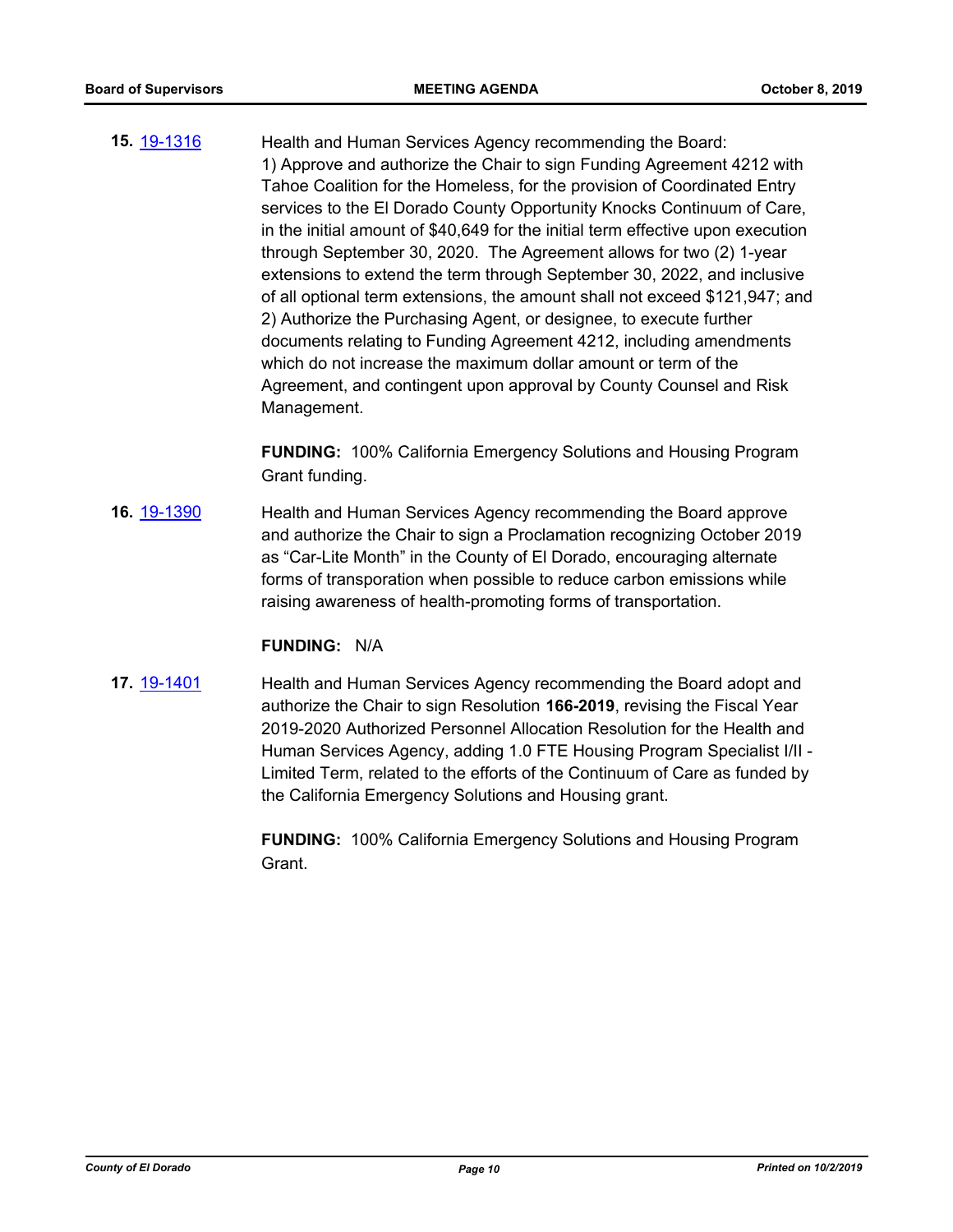**18.** [19-1439](http://eldorado.legistar.com/gateway.aspx?m=l&id=/matter.aspx?key=26760) Health and Human Services Agency recommending the Board: 1) Authorize the submission of a grant application to the California Governor's Office of Emergency Services for the County Victim Services Program for Fiscal Years 2019-20 and 2020-2021, for an estimated grant amount of \$162,079;

> 2) Approve and authorize the Director of Health and Human Services Agency and the Chair to sign the Certification of Assurance of Compliance, pertaining to the Request for Application, as required by the grant;

3) Delegate authority to the Director of Health and Human Services Agency to accept funding and execute the grant agreement, if awarded, with all match being met by the subcontractor, including any extension(s) or amendment(s) thereto, contingent upon County Counsel and Risk Management approval; and

4) Authorize the Director of Health and Human Services Agency, or the Chief Fiscal Officer, to execute and administer any agreement or subsequent administrative documents relating to said award, including required fiscal and programmatic reports as well as a subaward agreement with CASA El Dorado.

**FUNDING:** \$162,079 in 2018 Victims of Crime Act funding, requiring a match of \$40,520, which will be provided by CASA El Dorado through in-kind volunteer hours.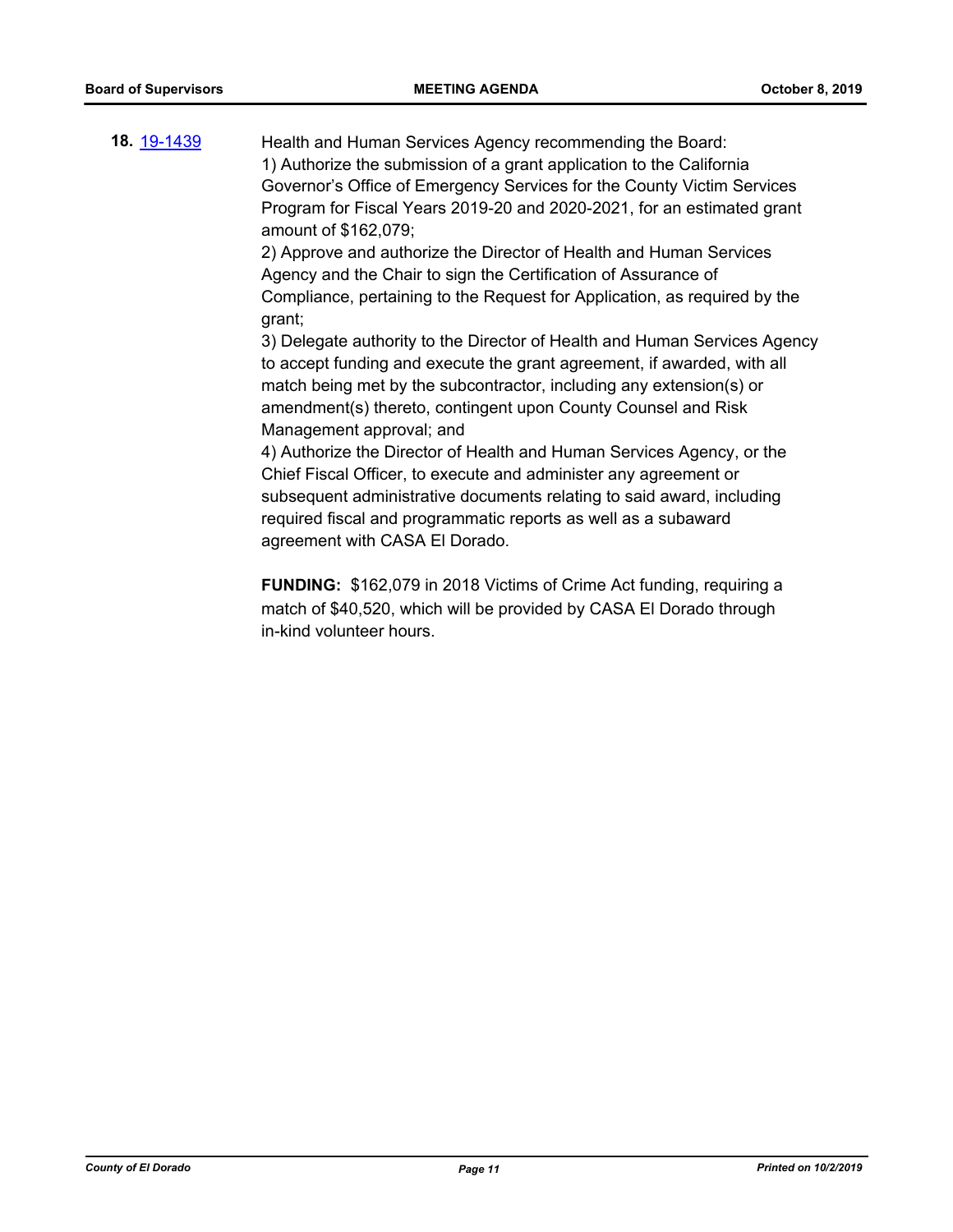#### **LAW AND JUSTICE - CONSENT ITEMS**

**19.** [19-1367](http://eldorado.legistar.com/gateway.aspx?m=l&id=/matter.aspx?key=26688) District Attorney recommending the Board consider the following: 1) Adopt and authorize the Chair to sign Resolution **163-2019** authorizing the District Attorney to execute a Grant Award Agreement with the California Department of Insurance for the Automobile Insurance Fraud Program for Fiscal Year 2019-2020 in the amount of \$220,333 including any extensions or amendments thereto which would not increase net county costs; and

2) Adopt and authorize the Chair to sign Resolution **164-2019** authorizing the District Attorney to execute a Grant Award Agreement with the California Department of Insurance for the Workers' Compensation Insurance Fraud Program for Fiscal Year 2019-2020 in the amount of \$408,465 including any extensions or amendments thereof which would not increase net county cost.

**FUNDING:** California Department of Insurance.

**20.** [19-1221](http://eldorado.legistar.com/gateway.aspx?m=l&id=/matter.aspx?key=26543) Probation Department recommending the Board consider the following: 1) Make findings in accordance with Chapter 3.13, Section 3.13.030 County Ordinance, that it is more economical and feasible to contract out to provide behavior management software for the Probation Department (Probation) than to obtain the facilities, personnel, training, materials, tools, and equipment necessary to provide such services; 2) Approve and authorize the Chair to sign Agreement 4247 with Alcohol Monitoring Systems, to provide software and training for a behavior management program to integrate with Probation's current case management system. This agreement is for a three (3) year term beginning upon full execution, for a not to exceed amount of \$125,600; and 3) Authorize the Purchasing Agent, or designee, to execute further documents relating to Agreement 4247, including amendments which do not increase the maximum dollar amount or term of the Agreement, and contingent upon approval by County Counsel and Risk Management.

**FUNDING:** Public Safety Realignment.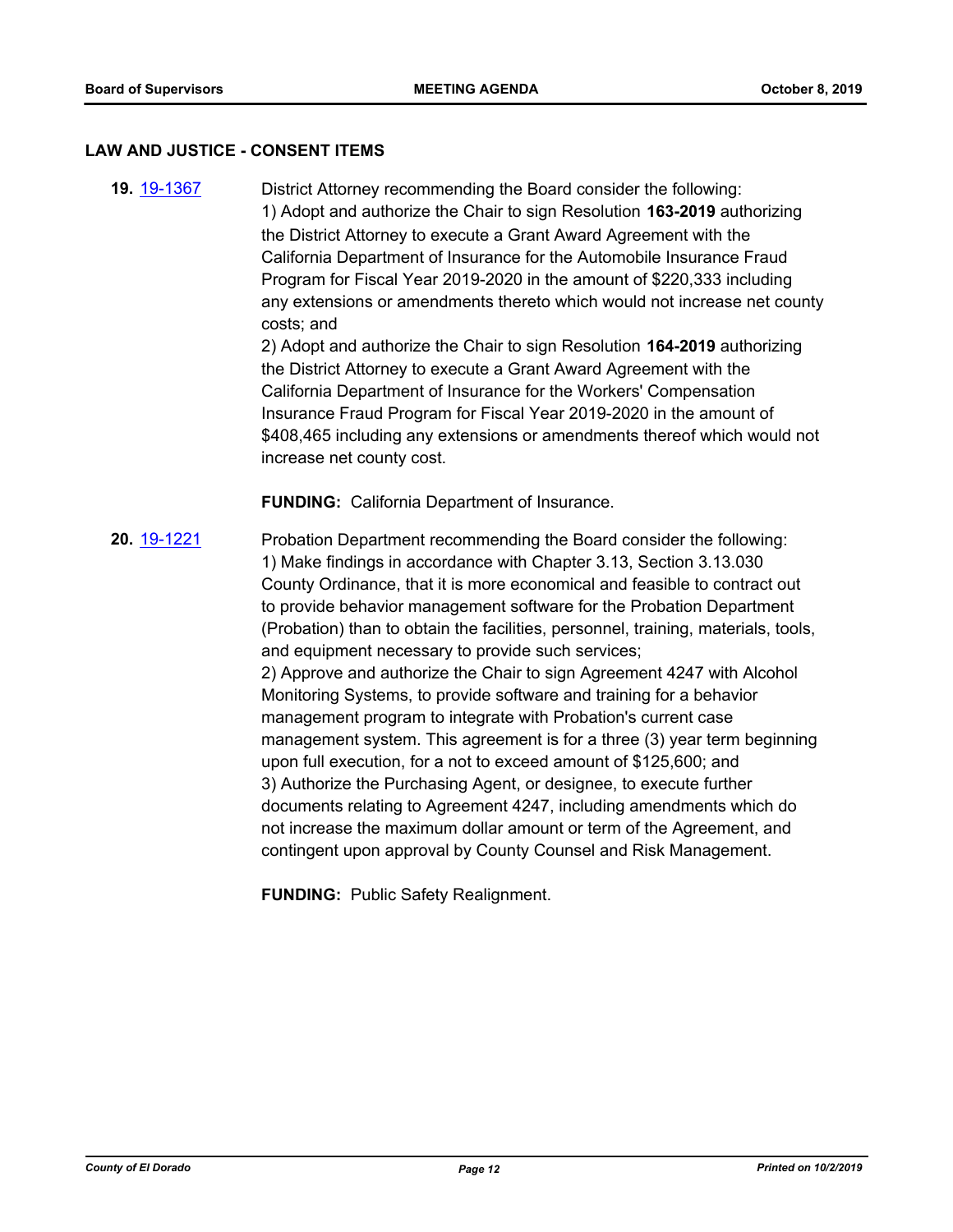# **21.** [19-1362](http://eldorado.legistar.com/gateway.aspx?m=l&id=/matter.aspx?key=26683) Probation Department recommending the Board:

1) Approve and authorize the Chair to sign Amendment I to Agreement for Services 3556 with the Carey Group, Inc. to increase the amount of the contract by \$10,905 and expand the scope of services to include additional training and guides to assist staff to develop and manage effective case plans, develop advanced case planning skills, and use effective facilitation skills, for a total not to exceed amount of \$88,905 for the term of February 26, 2019, through January 31, 2021; and

2) Authorize the Purchasing Agent, or designee, to execute further documents relating to Agreement for Services 3556, including amendments which do not increase the maximum dollar amount or term of the Agreement, and contingent upon approval by County Counsel and Risk Management.

**FUNDING:** Public Safety Realignment.

#### **END CONSENT CALENDAR**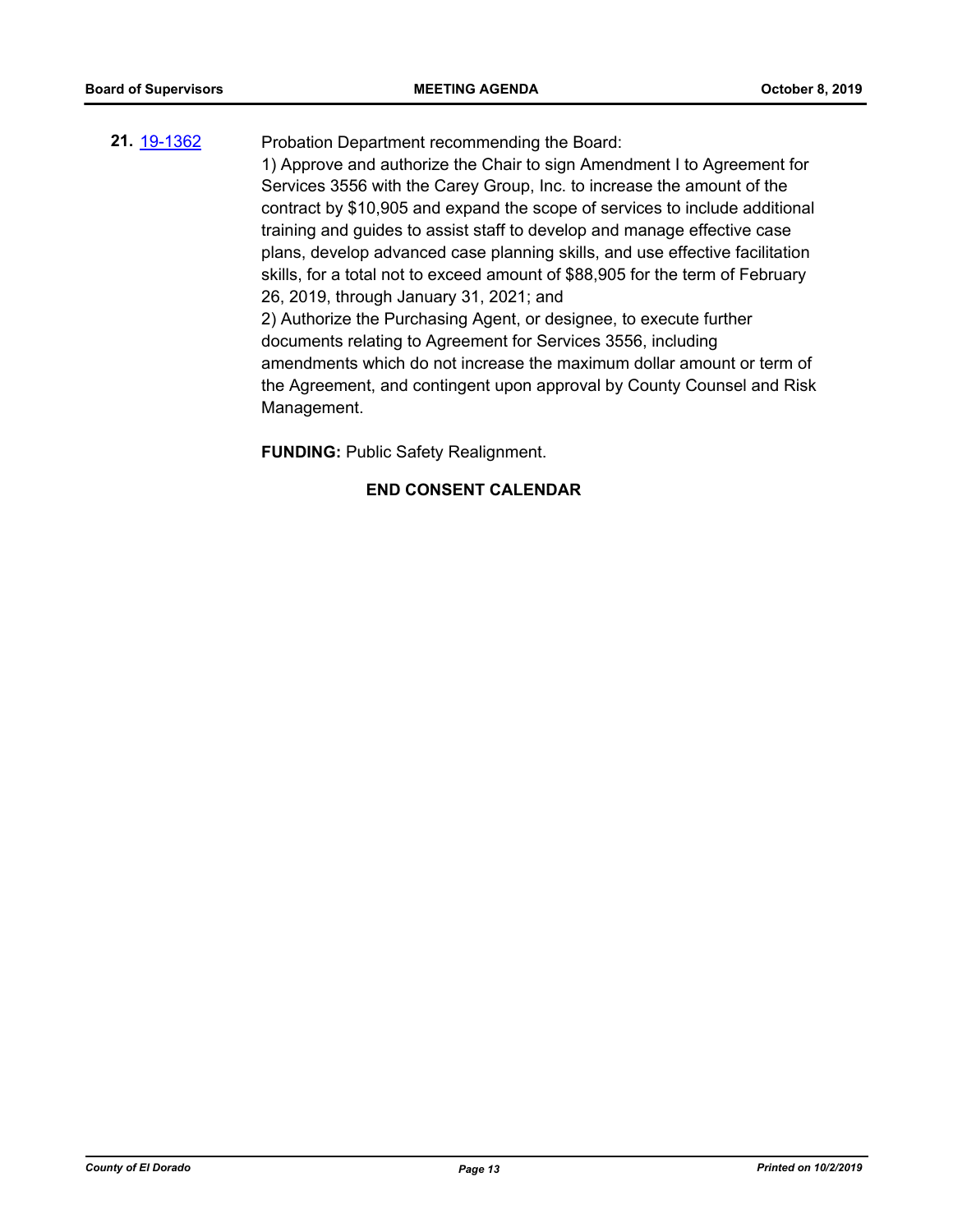# **DEPARTMENT MATTERS (Items in this category may be called at any time)**

| 22. 19-1420 | Department of Transportation recommending the Board receive<br>information regarding the contingency budget status for the Green Valley<br>Road Slipout Repair Project, CIP 78707 / 36102008, Contract 2776. (Est.<br>Time: 5 Min.)                   |
|-------------|-------------------------------------------------------------------------------------------------------------------------------------------------------------------------------------------------------------------------------------------------------|
|             | <b>FUNDING:</b> Federal Highway Administration anticipated reimbursement<br>(88.53%), California Disaster Assistance Act anticipated reimbursement<br>(8.60%), Road Fund (2.87%). (Local, State and Federal Funds)                                    |
| 23. 19-1421 | Department of Transportation recommending the Board receive<br>information regarding the contingency budget status for the El Dorado Trail<br>- Missouri Flat Road to El Dorado Project, CIP 97014 / 36109003,<br>Contract 2778. (Est. Time: 5 Min.)  |
|             | <b>FUNDING:</b> Accumulative Capital Outlay (<1%), Active Transportation<br>Program (66%), Congestion Mitigation and Air Quality Program (25%), Air<br>Quality Management District and Air Pollution Control District Grant (8%).<br>(Federal Funds). |
| 24. 19-1483 | Chief Administrative Office recommending the Board:<br>1) Review and Accept the Fiscal Year 2020-2021 Master Budget<br>Calendar; and<br>2) Appoint two members to the Fiscal Year 2020-2021 Budget Ad Hoc<br>Committee. (Est. Time: 10 Min.)          |
| 25. 19-1482 | Supervisor Novasel recommending the Board approve and authorize the<br>Chair to sign a Proclamation recognizing October 13-19, 2019, as<br>"Freedom From Workplace Bullies Week" in the County of El Dorado.<br>(Est. Time: 5 Min.)                   |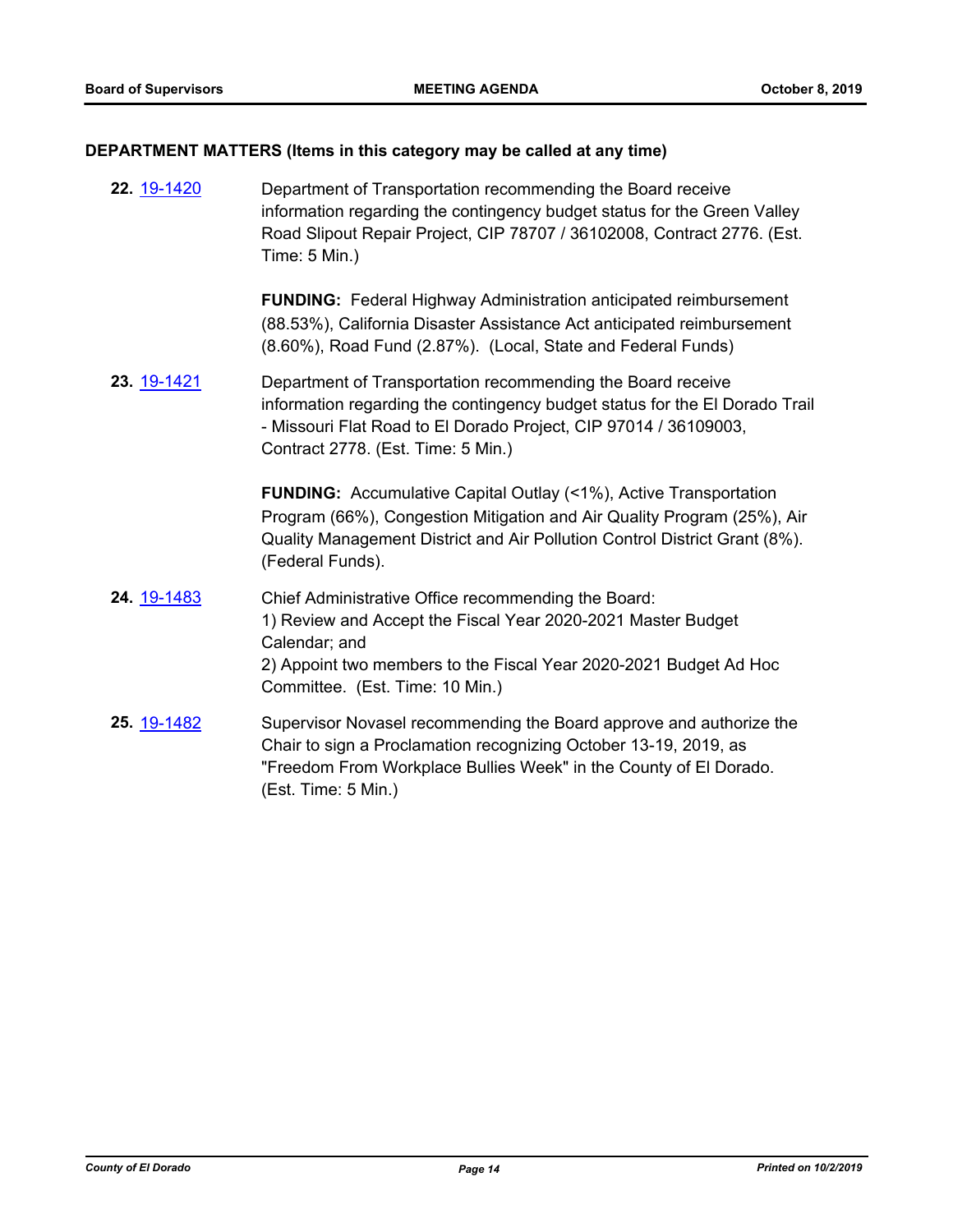#### **10:00 A.M. - TIME ALLOCATION**

**26.** [19-1453](http://eldorado.legistar.com/gateway.aspx?m=l&id=/matter.aspx?key=26774) Department of Transportation recommending the Board receive and consider action on three Technical Memoranda regarding policy issues pertaining to the Major Update of the Traffic Impact Mitigation (TIM) Fee Program and the Capital Improvement Program (CIP). Staff is recommending that the Board: 1) Receive Technical Memorandum 1A: VMT (Vehicle Miles Traveled)

Based EDU (Equivalent Dwelling Units) Rates and consider adopting the methodology into the TIM fee program (Attachment A); and 2) Receive Technical Memorandum 1B: Fee Rates by Size of Single-Family Unit and consider adopting the methodology into the TIM fee program (Attachment B); and

3) Receive Technical Memorandum 1C: Age-Restricted Fee Category and continue the use of the age-restricted categories in the TIM fee program (Attachment C); and

4) Receive and file the proposed schedule for the Major Update to the TIM Fee Program and the CIP (Attachment D). (Est. Time: 1 Hr.)

**FUNDING:** TIM Fee Program.

#### **11:30 A.M. - TIME ALLOCATION**

**27.** [19-1496](http://eldorado.legistar.com/gateway.aspx?m=l&id=/matter.aspx?key=26818) Supervisor Veerkamp and the El Dorado County Office of Education recommending the Board consider the following:

> 1) Make appointments and reappointments to the 2019/2020 El Dorado County Youth Commission as follows:

> a) District 1: Rithvik Murali/Oakridge High School (HS) (Returning) and Anavi Deshmukh/Oakridge HS;

b) District 2: Grace Salvestrin/Union Mine HS (Returning) and Calyssa Glas/Ponderosa HS;

c) District 3: Amanda Kendler/El Dorado Union HS (Returning), Abegale Jones/Union Mine HS and Fatima Vasquez Rios/Union Mine HS;

d) District 4: Dane Sheridan/Charter University Prep (Returning) and Carter Hill/Ponderosa HS;

e) District 5: Christian Selden/Charter University Prep (Returning) and Margaret McClymont/El Dorado HS;

2) Announce the Youth Commission's Annual Job Shadow Day at the Board of Supervisor's to be held on November 19, 2019; and

3) Authorize the Chair to sign a Proclamation recognizing October 14 - 18, 2019 as Self-Wellness Week to raise awareness of the importance of self-wellness by providing resources and encouraging proactive and intentional behaviors supporting wellness for all El Dorado County students. (Est. Time: 10 Min.)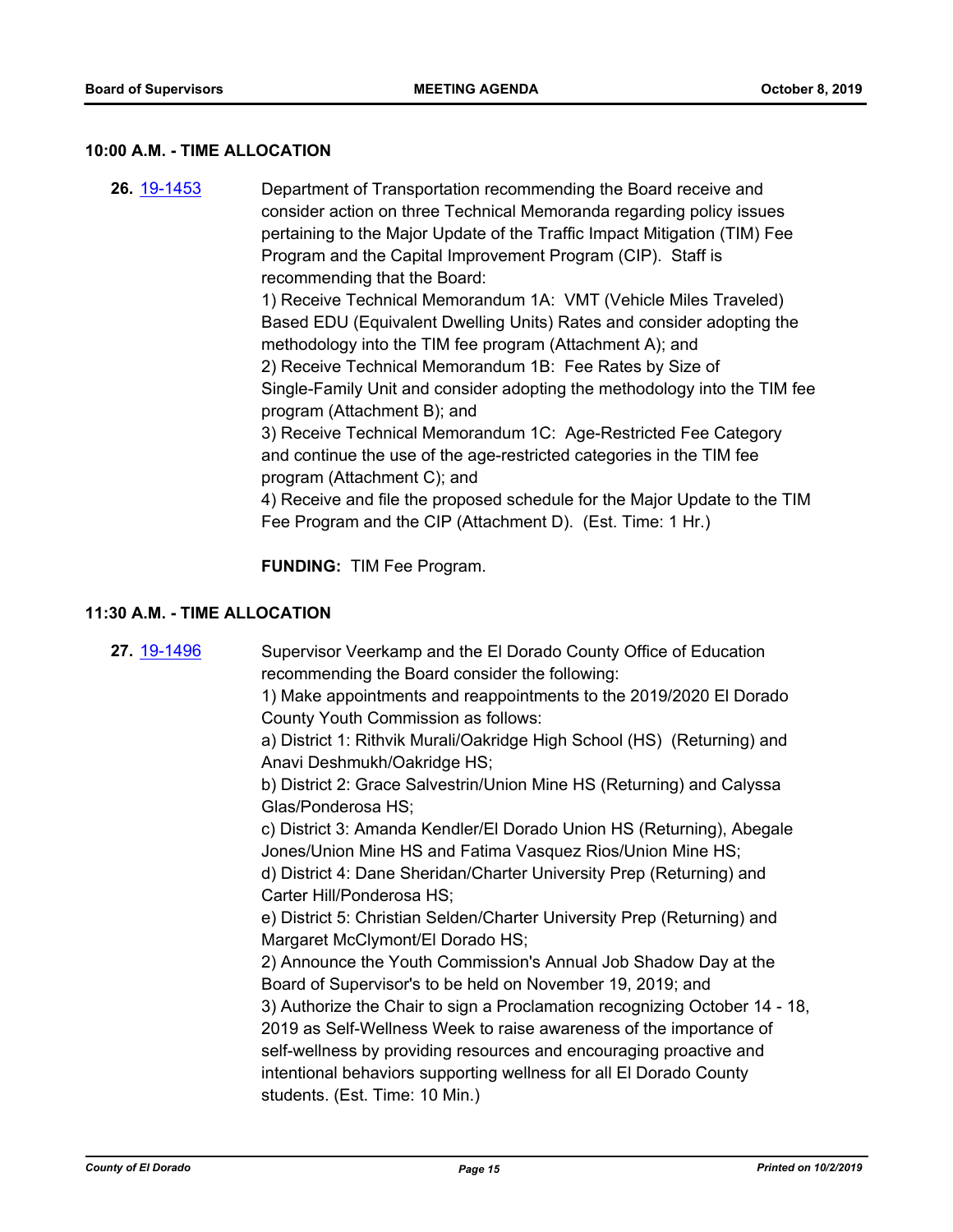#### **ITEMS TO/FROM SUPERVISORS**

**CAO UPDATE**

**ADJOURNMENT**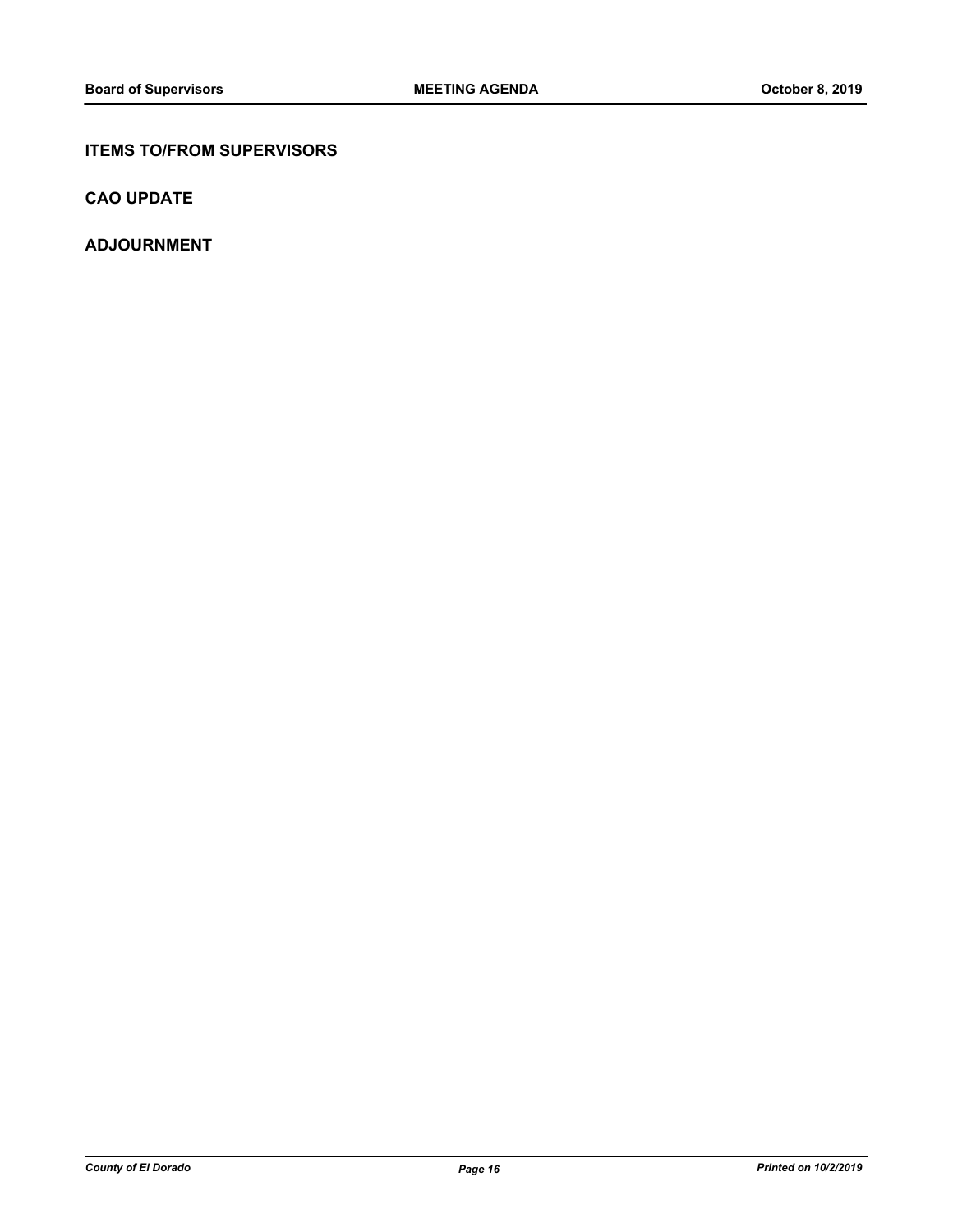#### **CLOSED SESSION**

**28.** [19-1476](http://eldorado.legistar.com/gateway.aspx?m=l&id=/matter.aspx?key=26797) **Conference with Legal Counsel - Existing Litigation** pursuant to Government Code Section 54956.9(d)(1). Title: Natural Resources Defense Council, Inc. v. El Dorado County (El Dorado County Superior Court Case No. PC20190271), Number of potential cases: (1). (Est. Time: 10 Min.)